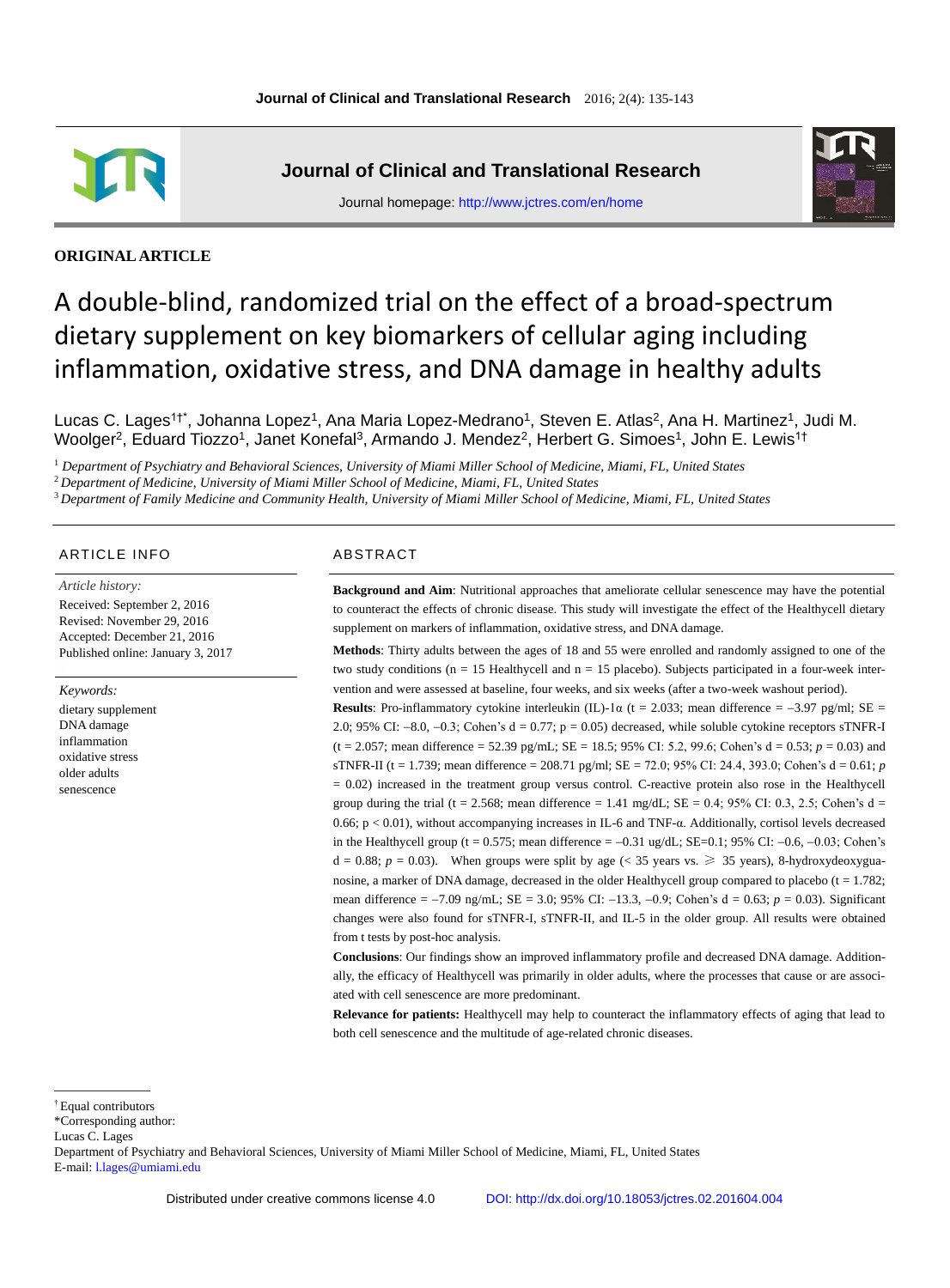# **1. Introduction**

Chronic diseases, such as coronary artery and cardiovascular diseases, diabetes, cancer, and obesity [\[1](#page-7-0)[-4\]](#page-7-1), are widespread among the American population. In addition, the risk of developing multiple chronic diseases increases with age [\[5\]](#page-7-2). These diseases incur enormous public health costs [\[6,](#page-7-3)[7\]](#page-7-4), and poor nutrition is a key factor in their development [\[8](#page-7-5)[-11\]](#page-7-6). Therefore, enhancing nutritional status is a well-founded strategy for addressing these concerns.

Why older persons are more susceptible to certain diseases is a complicated issue, though a convincing amount of evidence points to a declining immune system, i.e., immunosenescence [\[12,](#page-7-7)[13\]](#page-7-8). The phenomenon of immunosenescence, which in part involves the reduced generation of T and B cells [\[14\]](#page-7-9), leaves older individuals less able to defend themselves against illness. Along with a weakening immune system, the amount of adipose tissue in the abdominal region simultaneously increases with age [\[15\]](#page-7-10). This is especially concerning considering abdominal adipocytes secrete greater amounts of pro-inflammatory cytokines, such as TNF-α and IL-6, than their subcutaneous counterparts. Because these inflammatory mediators are linked to a variety of chronic diseases [\[15\]](#page-7-10), older individuals may stand to benefit more from treatments that combat visceral fat. Another theory holds that aggregated pools of senescent cells may be culpable for the increased levels of pro-inflammatory mediators in older individuals [\[16\]](#page-7-11). Normally, senescent cells are recycled by the immune system, but when a sufficient volume of these cells aggregates, they may take on a senescence-associated secretory phenotype (SASP) in which detrimental pro-inflammatory molecules are released, potentially leading to a variety of age-associated diseases [\[16\]](#page-7-11). Because these rogue cells accumulate across the lifespan, presumably targeting these cells and their secreted inflammatory mediators earlier in life may represent a novel way to eliminate or reduce the risk of age-associated chronic disease. Thus, counteracting immunosenescence and its causes may be one method to impede the onset of age-related diseases.

Combating these aging and chronic disease issues through non-pharmacological modalities, such as dietary supplements, is an appealing option. However, improving host nutritional status with single-ingredient dietary supplements has largely failed. For example, a meta-analysis on the effects of vitamin and antioxidant supplements, the majority of which were administered as single ingredients, found little to no beneficial effects on cardiovascular disease [\[17\]](#page-7-12). Additionally, multi-nutrient supplements are not as commonly tested in clinical trials. In an *in vivo* study comparing omega-3 fatty acid supplementation to fish consumption, fish consumption produced beneficial effects on cerebrovascular disease, while omega-3 supplementation did not [\[18\]](#page-7-13). Presumably, the wider array of nutrients in the fish, such as its vitamins and trace elements, produced its superior results. We previously showed improvements in cognitive and immune functioning and inflammation in persons with Alzheimer's disease in response to a dietary supplement containing multiple nutrients, such as polysaccharides, antioxidants, and omega-3 fatty acids, among others [\[19\]](#page-7-14). We also found that the combination of gingko biloba and choline produced modest improvements in cognitive functioning and inflammation in a sample of healthy elderly adults [\[20\]](#page-7-15). Thus, the continued investigation of multi-component formulations is warranted inasmuch as these studies provide the opportunity to evaluate a model of synergism among a complex of vitamins, minerals, phytonutrients, and co-factors. Why multi-nutrient supplements may offer better efficacy over single-ingredient supplements needs continued evaluation and delineation.

The purpose of this study is to evaluate the broad-spectrum dietary supplement Healthycell on key biomarkers of inflammation, oxidative stress, and DNA damage known to be involved in cellular aging in both somatic and stem cells. This product includes a wide range of nutrients and phytochemicals that are known to have anti-inflammatory effects, including resveratrol complex [\[21\]](#page-7-16), L-arginine and L-citrulline [\[22\]](#page-8-0), coenzyme Q10 [\[23\]](#page-8-1), phenolic acids [\[24](#page-8-2)[-26\]](#page-8-3), flavonoids [\[27\]](#page-8-4), carotenoids [\[28\]](#page-8-5), and several vitamins and minerals [\[29-](#page-8-6)[32\]](#page-8-7).

Two earlier versions of the product were compared with each other in a randomized trial over four weeks with reassessment after a two-week washout period [\[33\]](#page-8-8). Those data showed significant reductions in 8-hydroxydeoxyguanosine (8-OHdG), DNA adducts, and IL-1 $\beta$  and a significant increase in plasma thiols, which are measures of DNA damage, inflammation, and DNA repair capacity, respectively. The current study seeks to replicate those findings and extend the understanding of the effects of these nutrients on objective data in an otherwise healthy population. Additionally, the supplement is expected to have a greater effect on the outcome measures of the older study participants.

# **2. Methods**

# *2.1. Subjects*

The study was conducted with the approval of the University of Miami Institutional Review Board for human subjects research (registry name: Clinicaltrials.gov; registry number: NCT02032693; available at: https://clinicaltrials.gov/ct2/show/ NCT02032693). Using a two-tailed independent samples t-test in G-Power software, and assuming  $\alpha$ =0.05, power=0.70, effect size (Cohen's d)=0.95, and a 15% attrition rate, the calculated sample size was n=34 (17 in each group). Potential subjects were initially identified from physician referrals, the Medical Wellness Center, and the Department of Psychiatry and Behavioral Sciences at the University of Miami Miller School of Medicine, where the data were collected. Recruitment began in December 2013 and ended in April 2014, after sufficient subjects were enrolled. Forty subjects were screened over the phone for inclusion and exclusion criteria. Inclusion criteria were: (a) between 18 and 55 years of age; (b) English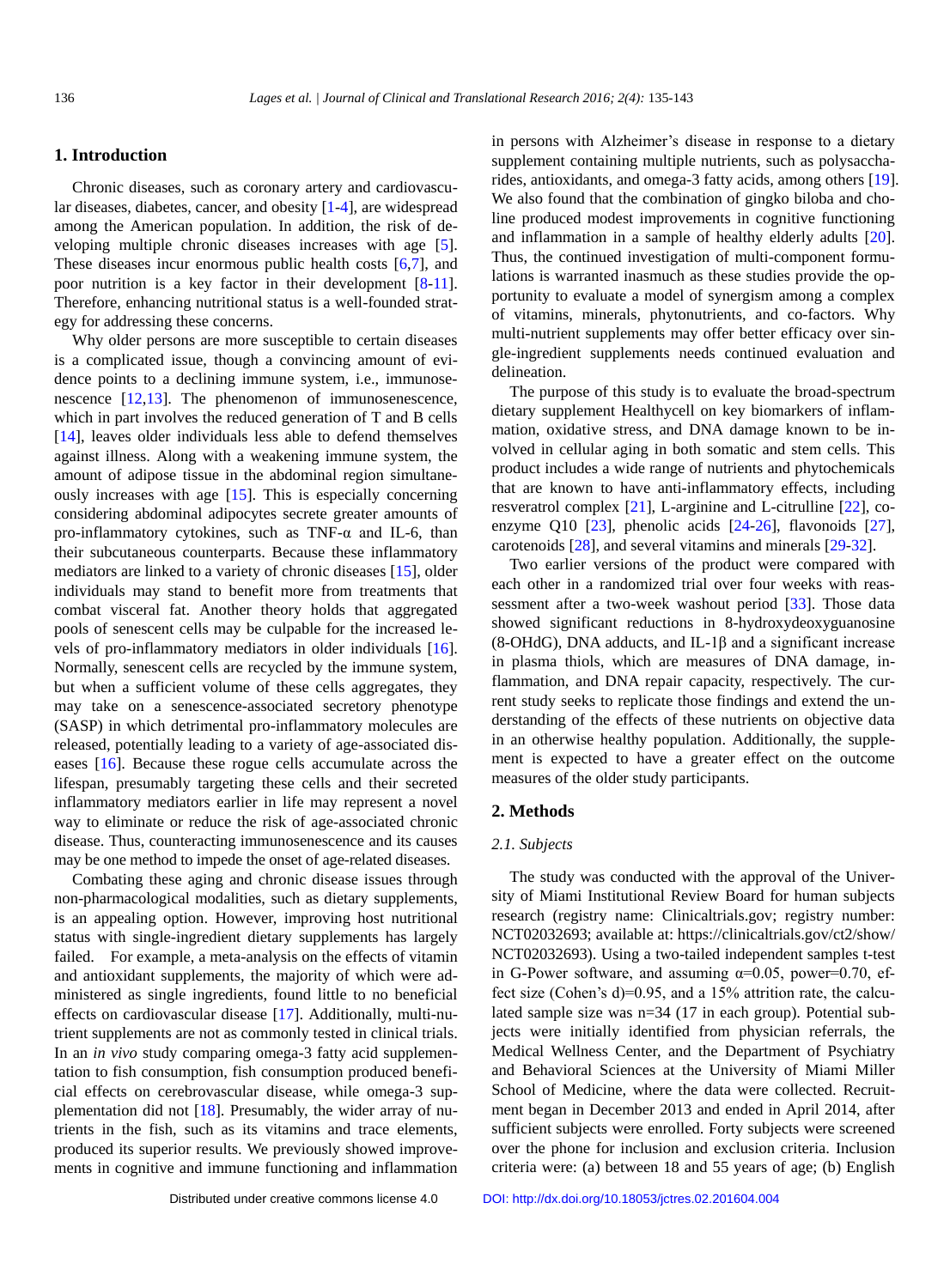speaking; (c) willing to provide blood, urine, and saliva samples; (d) willing to provide informed consent to participate in the study; and (e) able to stop taking current dietary supplements two weeks prior to enrollment in the study if they were currently on a regimen. Exclusion criteria were: (a) a body mass index  $> 40$  m/kg<sup>2</sup>; (b) participation in another related study within 30 days prior to baseline assessment; (c) currently smoking cigarettes or stopped smoking less than 6 months ago; (d) gastrointestinal disorders that could lead to uncertain absorption of the study supplements, such as inflammatory bowel disease (e.g., ulcerative colitis or Crohn's disease), colostomy, or eating disorder; (e) actively receiving chemotherapy or radiation treatment for cancer; (f) any clinically significant abnormalities on the basis of medical history, physical examination, and/or vital signs in the judgment of the investigator and/or sub-investigator that would prevent participation in this study; (g) a diagnosis of a terminal illness; (h) if female, pregnant, breastfeeding, or intending to become pregnant within the next month; (i) insulin-dependent diabetes and/or taking metformin; (j) a diagnosis of HIV; or (k) an uncontrolled thyroid condition.

Thirty-four subjects met the inclusion criteria and were enrolled in the study after signing the informed consent and HIPAA privacy forms prior to study entry. The participants were assigned using a simple randomization procedure to one of two conditions: (a) Healthycell or (b) placebo, using a random permutations table, which balanced the number of participants in each group. All subjects and investigators were blinded to the treatment condition and remained blinded until after data analysis. Placebo and supplements were provided by CellHealth Institute (Montclair, NJ) labeled as Protocol A and Protocol B. Placebo consisted of colored tablets similar to those of the supplement and were made with cellulose. Only a staff member at CellHealth Institute knew the assignment of treatment to Protocol A or B. After randomization, participants were scheduled for assessments at baseline and weeks four and six, and blood was drawn at each time point to assess the biological markers. Each subject was compensated \$50 for completing the assessments at each time point. One participant was withdrawn due to pregnancy, another for lack of compliance, and two subjects voluntarily withdrew after reporting headaches upon enrollment (See [Figure](#page-2-0) 1). Thus, 30 participants completed the study.

### *2.2. Intervention*

For the four-week intervention period, participants took either the Healthycell nutritional supplement or placebo (See Appendix 1 for the Healthycell product ingredients). Subjects took one tablet with eight ounces of water in the morning and evening, totaling two tablets per day. The four-week intervention period was followed by a two-week washout period. Subjects were advised not to modify eating or physical activity habits or prescription medication use during the study, unless directed by their physician. Subjects were instructed not to

<span id="page-2-0"></span>

**Figure 1.** CONSORT flow diagram

consume any other similar nutritional supplement for two weeks prior to having their baseline assessments and until the conclusion of the intervention and two-week wash-out period.

# *2.3. Outcomes and assessments*

All participants completed an extensive sociodemographics and medical history questionnaire and reported their list of medications at baseline. They were also required to note any changes in type or amount of medication during the course of the study. The following biomarkers were assessed at each time point: (a) Type 1 T helper (TH1) pro-inflammatory cytokines – interferon gamma (IFN $\gamma$ ), tumor necrosis factor alpha (TNFα), tumor necrosis factor beta (TNFβ), interleukin-1 alpha (IL-1α), IL-1 beta (IL-1β), IL-2, IL-6, IL-8, IL-12, and IL-15; (b) Type 2 T helper (TH2) anti-inflammatory cytokines – IL-4, IL-5, IL-10, IL-13, IL-17, and IL-23; (c) soluble TNF receptor-I (sTNFR-I) and soluble TNF receptor-II (sTNFR-II) as inhibitors of the pro-inflammatory cytokine TNFα; (d) 8 hydroxydeoxyguanosine (8-OHdG) to measure DNA damage rate; (e) isoprostane as a marker of lipid peroxidation; (f) homocysteine as a methylation marker for gene expression; (g) c-reactive protein (CRP) as a general inflammatory marker; and (h) salivary cortisol as a marker of stress.

#### *2.4. Biomarker assays*

Blood samples were collected into ethylene diamine tetra acetic acid (EDTA) anticoagulant tubes. Plasma was separated within 2 hours of collection and stored at  $-80^{\circ}$ C until assayed. The cytokines were measured in plasma using Quansys reagents and ELISA kit (Quansys Biosciences, Logan, UT) in the same way as reported previously in a larger cohort of chronic fatigue syndrome subjects with unknown etiology and illness trigger [\[34\]](#page-8-9). The range of the cytokine concentrations used in

Distributed under creative commons license 4.0 [DOI: http://dx.doi.org/10.18053/jctres.02.201604.004](http://dx.doi.org/10.18053/jctres.02.201604.004)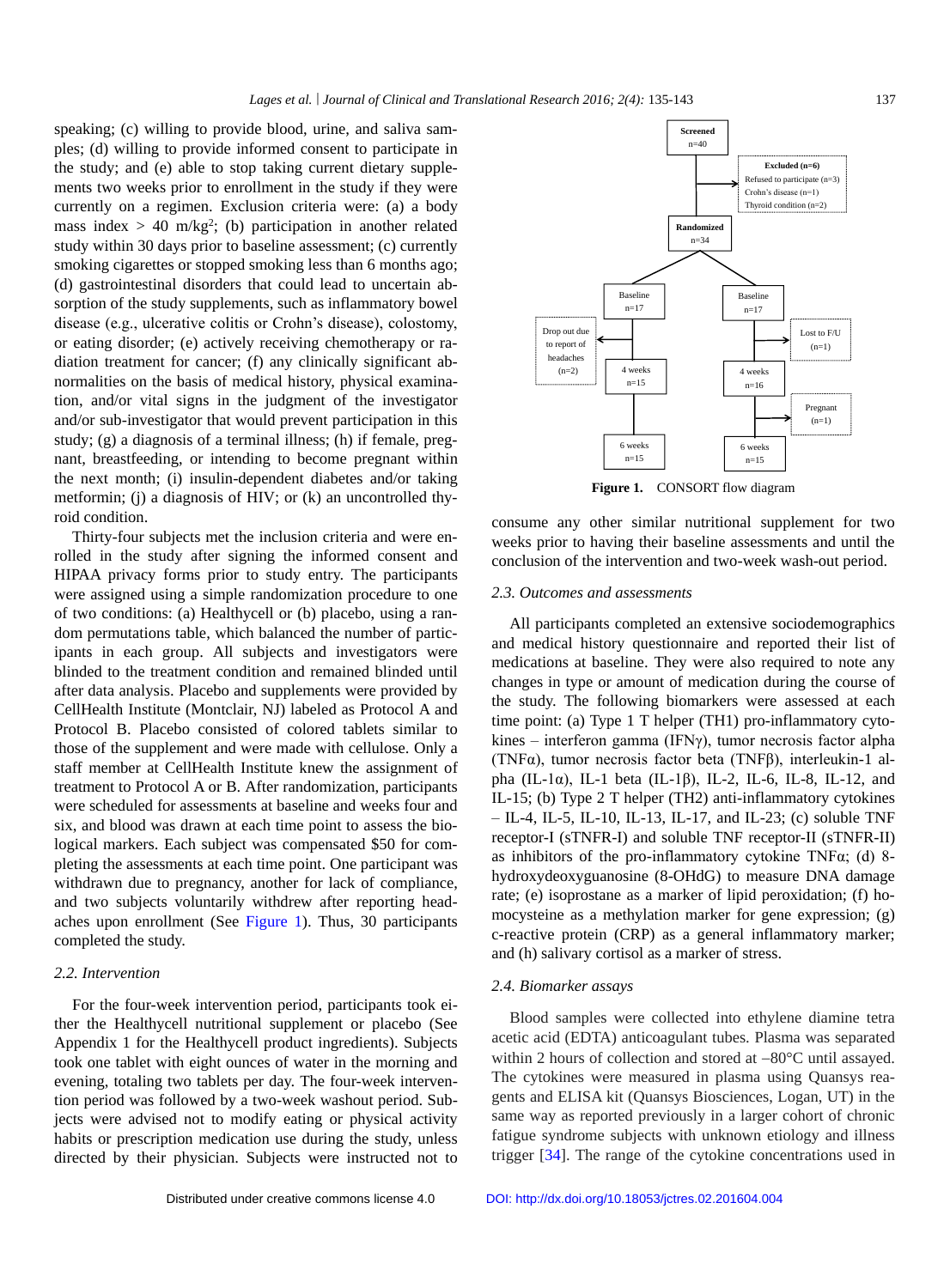the standard calibration samples were adjusted for each cytokine along with sample exposure time. CRP was measured by a high sensitivity immunoelectro-chemiluminescence assay on a Roche Cobas 6000 analyzer (Roche Diagnostics, Indianapolis, IN) following manufacturer's instructions. Inter-and intra-assay coefficients of variability (CV) for CRP were 2.5% and 4.2%, respectively. Urinary isoprostane levels were measured using an ELISA kit and reagents provided by Oxford Biomedical Research (Oxford Biomedical Research, Oxford, MI). Homocysteine was measured by enzymatic assay and cortisol by immunoassay on a Roche Cobas 6000 analyzer following manufactures instructions for assay and instrument set up (Roche Diagnostics, Indianapolis, IN), and inter-and intra-assay CV were less than 4.2% for both measures. 8-OHdG was measured by a competitive ELISA method using reagents provided by Cell Biolabs (San Diego, CA) with inter- and intra-assay CV of 3.8% and 4.9%.

#### *2.5. Statistical analysis*

Data were analyzed using SPSS 22 for Windows (IBM Inc., Chicago, IL). Frequency and descriptive statistics were calculated for all variables. The post-hoc test in the repeated measures analysis of variance (ANOVA) was used to assess changes over the course of the intervention between groups among the primary outcome variables. Post-hoc assessments were solely reported for several reasons. First, these comparisons alone were useful to interpret. The broader ANOVA results point only to the presence of an effect, and not where it is located. This is analogous to reporting multiple ANOVA results without including multivariate outcomes. Secondly, post-hoc tests are not dependent on significant ANOVAs, with the exception of the LSD post-hoc test, which was not used in this study [\[35\]](#page-8-10). Post-hoc tests were deemed significant at  $p <$ 0.05, Bonferroni corrections were used to correct for multiple

<span id="page-3-0"></span>**Table 1.** Sociodemographic characteristics of the sample

comparisons, and results were obtained by conducting twotailed post-hoc assessments. In addition to comparisons conducted by treatment groups, analyses were conducted by age within treatment groups, i.e., younger group  $\ll$  35 years of age) vs. older group ( $\geq 35$  years of age). If significant results were found, an independent or dependent t-test was performed (depending on the nature of the result) to obtain the necessary values to calculate the effect size (Cohen's d).

# **3. Results**

#### *3.1. Safety and tolerability*

During the entire study period, two subjects were withdrawn right after enrollment due to headaches of an unconfirmed nature that were not necessarily related to the study. In addition, four participants on the supplement reported sleepiness related to melatonin, and four subjects reported having a cold during the intervention. Otherwise, no adverse event was reported.

# *3.2. Sociodemographics and medication use*

See [Table 1](#page-3-0) for the descriptive information of the sample for age, gender, race/ethnicity, education, and marital status, which were all non-significant between the Healthycell and placebo groups. The Healthycell group  $(n = 15)$  had 7 (47%) participants < 35 years of age and 8 (53%) participants  $\geq$  35 years of age. The placebo group ( $n = 15$ ) had 8 (53%) participants < 35 years of age and 7 (47%) participants  $\geq$  35 years of age. Pre-specified analyses included examining groups without age splitting. However, exploratory analyses using post-hoc tests were done on age-split groups, and they revealed significant differences along these age differences. Bonferroni corrections were included to correct for type 1 error in all analyses.

At least one participant reported using a benzodiazepine,

| <b>Radio 1.</b> Doctouchlographic characteristics of the sample |                           |                         |                        |                       |                       |  |
|-----------------------------------------------------------------|---------------------------|-------------------------|------------------------|-----------------------|-----------------------|--|
| Variable                                                        | Category                  | Total Sample $(n = 30)$ | Healthycell $(n = 15)$ | Placebo $(n = 15)$    | Statistic             |  |
| Age                                                             |                           | $M = 36.9$ (SD = 8.9;   | $M = 39.9$ (SD = 9.8;  | $M = 33.9$ (SD = 6.9; | $t = -1.94, p = 0.06$ |  |
|                                                                 |                           | $R = 21, 56$            | $R = 25.0, 56.0$       | $R = 21.0, 44.0$      |                       |  |
| Gender                                                          | Male                      | 8 (26.7%)               | $3(20.0\%)$            | 5(33.3%)              |                       |  |
| Race/Ethnicity                                                  | Female                    | 22 (73.3%)              | $12(80.0\%)$           | 10(66.7%)             |                       |  |
|                                                                 | White, non-Hispanic       | 4(13.3%)                |                        | 4(26.7%)              |                       |  |
|                                                                 | Black, non-Hispanic       | $2(10.0\%)$             | $1(6.7\%)$             | $2(13.3\%)$           |                       |  |
|                                                                 | Hispanic                  | 15 (76.6%)              | 14 (93.3%)             | $9(60.0\%)$           |                       |  |
| Education                                                       | Up to High School         | $1(3.3\%)$              |                        | 1(6.7%)               |                       |  |
|                                                                 | Post High School Training | 2(6.7%)                 | $1(6.7\%)$             | 1(6.7%)               |                       |  |
|                                                                 | Some College              | 11(36.7%)               | $6(40.0\%)$            | 5(33.3%)              |                       |  |
|                                                                 | College Graduate          | $4(13.3\%)$             | $2(13.3\%)$            | $2(13.3\%)$           |                       |  |
|                                                                 | Master's Degree           | $9(30.0\%)$             | 5 (33.3%)              | 4(26.7%)              |                       |  |
|                                                                 | Doctorate Degree          | $3(10.0\%)$             | $1(6.7\%)$             | $2(13.3\%)$           |                       |  |
| Marital status                                                  | Never Married             | 8(26.7%)                | $3(20.0\%)$            | 5(33.3%)              |                       |  |
|                                                                 | Married                   | 19 (63.3%)              | 10(66.7%)              | $9(60.0\%)$           |                       |  |
|                                                                 | Widowed                   | $1(3.3\%)$              | $1(6.7\%)$             |                       |                       |  |
|                                                                 | Divorced                  | $1(3.3\%)$              | $1(6.7\%)$             |                       |                       |  |
|                                                                 | Separated                 | $1(3.3\%)$              |                        | $1(6.7\%)$            |                       |  |

Legend:  $M =$  mean,  $R =$  Range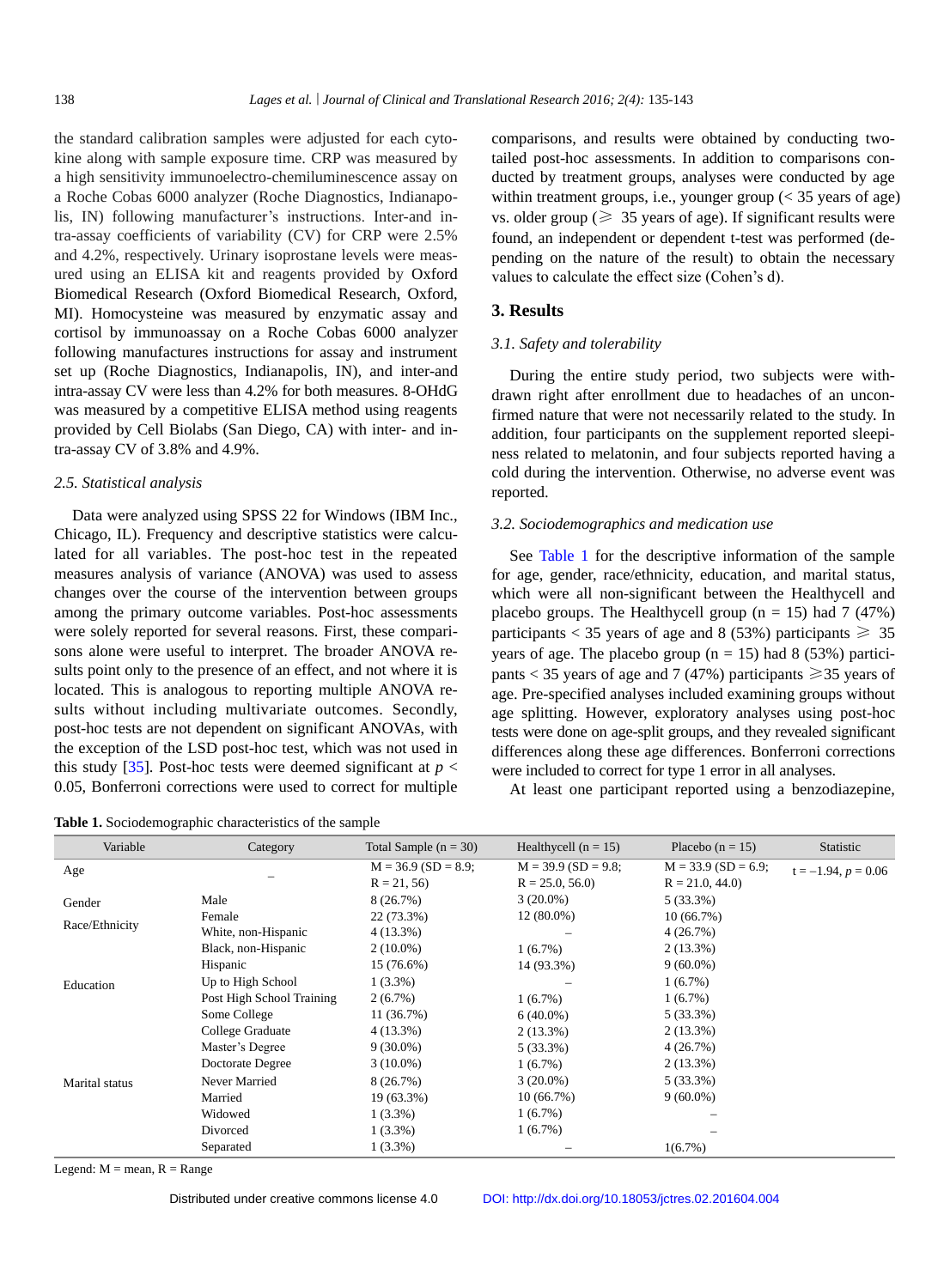appetite suppressant, SNRI, prescription-grade multivitamin, decongestant, or antihistamine (each participant represented 3.3% of the cohort). Antacids, thyroid replacement hormones, and birth control were each separately reported in 6.7% of the subjects  $(n = 2)$ . The most frequently used drugs, grouped into one category, were the pain relievers Tylenol, Advil, Motrin and ibuprofen, for which 19.4% of participants reported taking  $(n = 6)$ . The two participants taking thyroid medications had euthyroidism due to their medication use, which would not inhibit the metabolism of the supplement, and therefore they were not excluded from the study. No significant differences were found between prescription and over-the-counter drug use between Healthycell and placebo groups.

#### *3.3. TH1 pro-inflammatory cytokines*

IL-1α was not statistically different between the two groups at baseline ( $p = 0.52$ ), but was significantly lower in the Healthycell group compared to the placebo group at the four-week assessment (t = 2.03; mean difference =  $-3.97$ pg/ml; SE = 2.0; 95% CI: -8.0, -0.3; Cohen's  $d = 0.77$ ; p = 0.05). In addition, IL-1 $\alpha$  increased from baseline to six weeks in the placebo's younger group ( $t = 3.81$ ; mean difference = 4.83 pg/ml;  $SE = 1.8$ ; 95% CI: 0.1, 9.5; Cohen's d = 1.13; p = 0.04; see [Figure](#page-4-0) 2).

<span id="page-4-0"></span>

**Figure 2.** IL-1α in all-ages and younger Healthycell and placebo groups

#### *3.4. TH2 anti-inflammatory cytokines*

In the Healthycell group, IL-5 was higher in the older participants compared to the younger participants ( $t = 2.62$ ; mean difference =  $2.27$  pg/ml; SE = 0.7; 95% CI: 0.9, 3.7; Cohen's d  $= 1.46$ ;  $p < 0.01$ ) at four weeks, after being non-significant at baseline ( $p = 0.44$ ). In older participants, IL-5 was higher in the Healthycell group compared to placebo  $(t = 2.20; \text{ mean})$ difference = 1.51;  $SE = 0.7$ ; 95% CI: 0.1, 2.9; Cohen's d = 1.54;  $p = 0.04$ ) at four weeks, following a non-significant baseline difference ( $p = 0.19$ ). Additionally, in the Healthycell group, IL-5 increased (t = 2.57; mean difference = 1.73 pg/ml;  $SE =$ 0.6; 95% CI: 0.1, 3.3; Cohen's d = 0.97; *p* = 0.03) from four to six weeks in the younger participants, while no changes were found in the older group across the same interval ( $p = 0.26$ ). Among younger participants, IL-5 was lower in the Healthycell group (t = 2.89; mean difference =  $-1.83$  pg/mL; SE = 0.7; 95% CI: 0.4, 3.2; Cohen's d = 1.60; *p* = 0.01) compared to the

placebo group at the four-week assessment, while the difference at baseline was non-significant ( $p = 0.28$ ; see [Figure](#page-4-1) 3).

<span id="page-4-1"></span>

**Figure 3.** IL-2 in all-ages and older Healthycell and placebo groups

#### *3.5. Soluble cytokine receptors*

sTNFR-I increased from baseline to six weeks in the Healthycell group ( $t = 2.06$ ; mean difference = 52.39 pg/mL; SE = 18.5 95% CI: 5.2, 99.6; Cohen's d=0.53; *p* = 0.03). Additionally, sTNFR-I increased from baseline to four weeks  $(t =$ 1.90; mean difference = 46.52 pg/mL; SE = 17.9; 95% CI: 0.7, 92.4; Cohen's  $d = 0.67$ ;  $p = 0.05$ ;  $p = 0.05$ ), four to six weeks  $(t = 2.08; \text{ mean difference} = 57.82 \text{ pg/ml}; \text{ SE} = 16.8; 95\% \text{ CI}:$ 14.8, 100.8; Cohen's  $d = 0.74$ ;  $p = 0.01$ ), and baseline to six weeks (t=3.19; mean difference =  $104.34$  pg/ml; SE =  $21.7$ ; 95% CI: 48.8, 159.9; Cohen's  $d = 1.13$ ;  $p < 0.001$ ), for the older participants in the Healthycell group. Within the Healthycell group, sTNFR-I was higher in older participants compared to younger participants at the six-week assessment ( $t = 1.90$ ; mean difference = 161.09 pg/mL; SE = 72.0; 95% CI: 13.1, 309.1; Cohen's  $d = 1.06$ ;  $p = 0.04$ ), but not at the baseline ( $p =$ 0.41) or four-week time points ( $p = 0.16$ ; see [Table 2\)](#page-5-0).

sTNFR-II increased from baseline to six weeks  $(t = 1.74$ ; mean difference = 208.71 pg/mL; SE = 72.0; 95% CI: 24.4, 393.0; Cohen's  $d = 0.61$ ;  $p = 0.02$ ) among older participants in the Healthycell group. Within the Healthycell group, sTNFR-II was higher in older participants compared to younger participants (t = 1.75; mean difference = 246.6 pg/mL;  $SE = 109.2$ ; 95% CI: 22.0, 471.1; Cohen's d = 0.97; *p* = 0.03) at the six-week assessment (see [Table 2\)](#page-5-0).

#### *3.6. Other biomarkers*

In the Healthycell group, 8-OHdG decreased among older participants from baseline to four weeks ( $t = 1.78$ ; mean difference =  $-7.09$  ng/ml; SE=3.0; 95% CI:  $-13.3$ ,  $-0.9$ ; Cohen's d=0.63; p=0.03; see [Figure](#page-5-1) 4). Salivary cortisol decreased in the Healthycell group compared to placebo at four weeks (t=2.28; mean difference =  $-0.31$  ug/dL; SE = 0.1; 95% CI:  $-0.6, -0.03$ ; Cohen's d = 0.88;  $p = 0.03$ ) after a non-significant difference at baseline ( $p = 0.11$ ; see [Figure](#page-5-2) 5). CRP increased in the Healthycell group from baseline to four weeks  $(t=2.57)$ ; mean difference = 1.41 mg/dL; SE = 0.4; 95% CI: 0.3, 2.5; Cohen's  $d = 0.66$ ;  $p < 0.01$ ), although significance was lost when the sick participants (n=4) were excluded from the analysis (t=1.82; mean difference = 1.10 mg/dL;  $SE = 0.5$ ;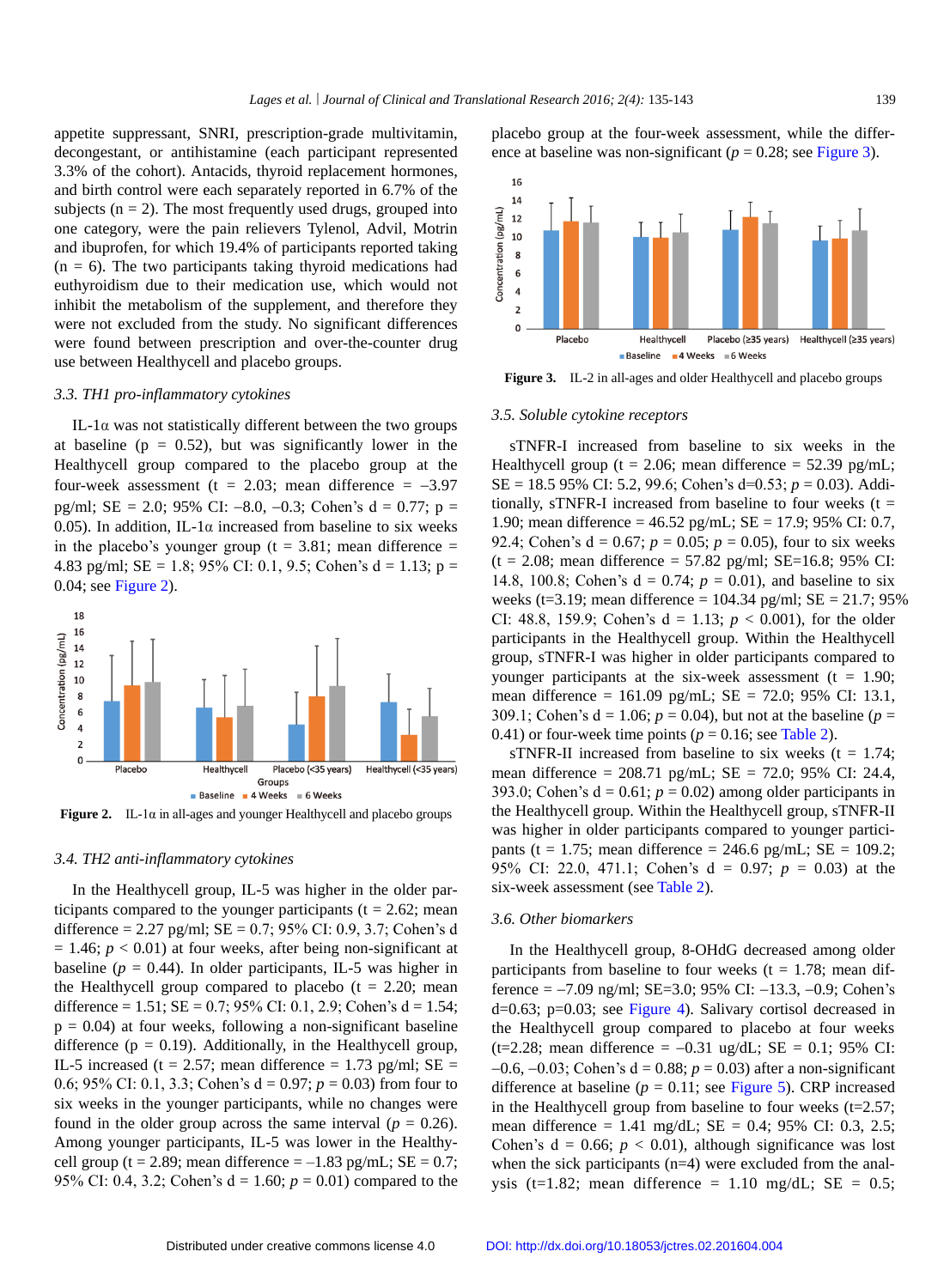| Variable                                | Baseline                          | four weeks                       | six weeks                                       |
|-----------------------------------------|-----------------------------------|----------------------------------|-------------------------------------------------|
| sTNFR-I placebo                         | $354.5 \pm 105.1$                 | $351.8 \pm 103.2$                | $358.9 \pm 106.3$                               |
| sTNFR-I placebo $(< 35$ years)          | $364.8 \pm 91.2$                  | $359.7 \pm 109.6$                | $369.8 \pm 97.7$                                |
| sTNFR-I placebo ( $\geq 35$ years)      | $342.8 \pm 125.6$                 | $342.8 \pm 103.3$                | $346.5 \pm 122.0$                               |
| sTNFR-I Healthycell                     | $335.9 \pm 120.2^{\ddagger}$      | $357.1 \pm 167.8$                | $388.3 \pm 178.1^{\ddagger}$                    |
| sTNFR-I Healthycell $(< 35$ years)      | $309.4 \pm 65.2$                  | $301.5 \pm 86.6$                 | $302.4 \pm 71.1^{\dagger}$                      |
| sTNFR-I Healthycell ( $\geq 35$ years)  | $359.1 \pm 154.8$ <sup>****</sup> | $405.6 \pm 210.0$ <sup>***</sup> |                                                 |
| sTNFR-II placebo                        | $765.9 \pm 136.1$                 | $744.0 \pm 137.6$                | $723.9 \pm 117.0$                               |
| sTNFR-II placebo $(< 35$ years)         | $735.9 \pm 138.0$                 | $729.9 \pm 124.8$                | $722.5 \pm 125.4$                               |
| sTNFR-II placebo ( $\geq 35$ years)     | $800.1 \pm 135.8$                 | $760.2 \pm 159.5$                | $725.6 \pm 116.6$                               |
| sTNFR-II Healthycell                    | $731.1 \pm 149.5$                 | $769.0 \pm 218.4$                | $855.2 \pm 291.9$                               |
| sTNFR-II Healthycell $(< 35$ years)     | $696.3 \pm 172.3$                 | $711.7 \pm 209.3$                | $723.7 \pm 267.5^{\Omega}$                      |
| sTNFR-II Healthycell ( $\geq 35$ years) | $761.5 \pm 130.4^{\text{£}}$      | $819.1 \pm 227.3$                | 970.2 ± 277.0 <sup>£, <math>\Omega</math></sup> |

<span id="page-5-0"></span>**Table 2.** Soluble cytokine receptors with anti-inflammatory activities

Legend: sTNFR-I and sTNFR-II are measured in pg/mL. Results were obtained in post-hoc tests following repeated measures ANOVA. All other comparisons were non-significant at α=0.05. sTNFR-I=soluble tumor necrosis factor receptor 1 and sTNFR-II=soluble tumor necrosis factor receptor 2. Mean ± SD (all such values). Footnotes:  $*$ sTNFR-I increased from baseline to six weeks (t=2.06; mean difference=52.39 pg/ml; SE=18.5 95% CI: 5.2, 99.6; Cohen's d=0.53; p=0.03); \*sTNFR-I increased from baseline to four weeks (t=1.90; mean difference=46.52 pg/ml; SE=17.9; 95% CI: 0.7, 92.4; Cohen's d=0.67; p=0.05); \*\* STNFR-I increased from four weeks to six weeks (t=2.08; mean difference=57.82 pg/ml; SE=16.8; 95% CI: 14.8, 100.8; Cohen's d=0.74; p=0.01); \*\*\* STNFR-I increased from baseline to six weeks (t=3.19; mean difference=104.34 pg/ml; SE=21.7; 95% CI: 48.8, 159.9; Cohen's d=1.13; p<0.001); <sup>†</sup>sTNFR-I was higher in older participants compared to younger participants (t=1.90; mean difference=161.09 pg/ml; SE=72.0; 95% CI: 13.1, 309.1; Cohen's d=1.06; p=0.04); sTNFR-II increased from baseline to six weeks (t=1.74; mean difference=208.71 pg/ml; SE=72.0; 95% CI: 24.4, 393.0; Cohen's d=0.61; p=0.02); <sup>Ω</sup>sTNFR-II was higher in older participants compared to younger participants (t=1.75; mean difference=246.6 pg/ml; SE=109.2; 95% CI: 22.0, 471.1; Cohen's d=0.97; p=0.03).

<span id="page-5-1"></span>

<span id="page-5-2"></span>



<span id="page-5-3"></span>

**Figure 5.** 8-OHdG in older Healthycell and placebo groups

■ Placebo (≥35 years) ■ Healthycell (≥35 years)

**Figure 6.** Cortisol in all-ages Healthycell and placebo groups



**Figure 7.** CD19+ Cells in older Healthycell and placebo groups

95% CI:  $-0.7$ , 2.3; p = 0.07; see [Figure](#page-5-3) 6). Lastly, neither homocysteine nor isoprostane levels changed throughout the intervention across or within groups.

# **4. Discussion**

The purpose of this study was to determine the four-week effects of the broad-spectrum dietary supplement, Healthycell, on various inflammatory, oxidative stress, and DNA damage biomarkers in healthy adults. Studies indicate that the primary drivers of cellular aging in both somatic and stem cell pools are DNA damage, free radical levels, telomere shortening, inflammation, and changes in gene expression, all of which slowly increase with advancing age [\[36,](#page-8-11)[37\]](#page-8-12).

We noted several consistent findings in the Healthycell group, such as the pro-inflammatory cytokine IL-1α decreased, while the anti-inflammatory cytokine IL-5 and soluble receptors sTNFR-I and sTNFR-II increased. Additionally, 8-OHdG, a marker of DNA damage, and salivary cortisol decreased, while CRP slightly increased, but without definite causation. Many improvements were observed in the older participants  $(\geq 35)$  years of age), thus indicating that persons older than 35 years of age may respond better to this product.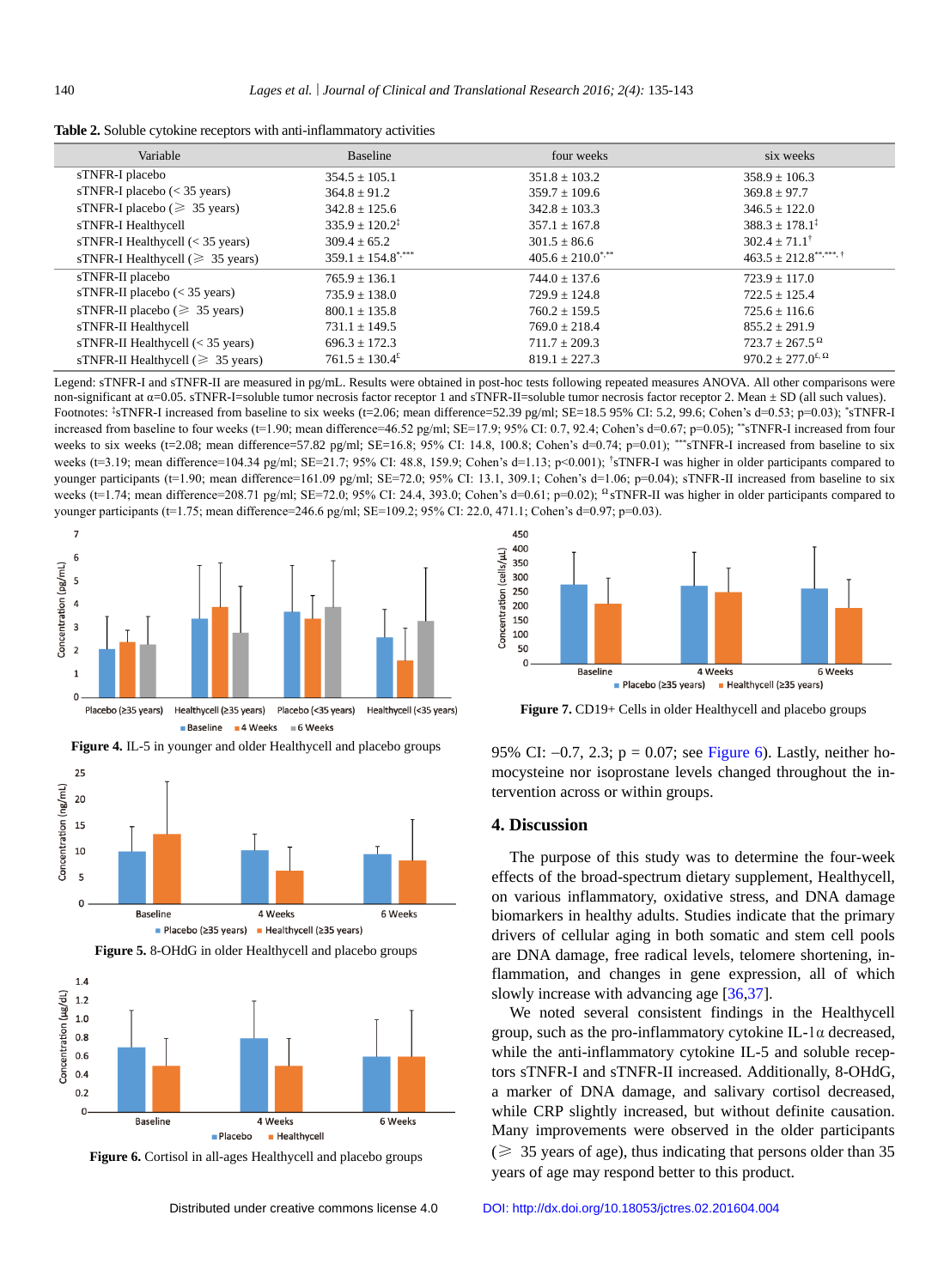Flavonoids, a class of phenolic compounds found in Healthycell's ingredients, have been found to have a wide variety of anti-inflammatory effects [\[24-](#page-8-2)[26\]](#page-8-3) and may partially account for our findings. For example, an *ex vivo* study found that the flavonoids fisetin and tricetin greatly attenuated LPS-induced increases in concentrations of TNF-α in COPD patient blood and IL-6 in type 2 diabetes patient blood by targeting poly (ADP-ribose) polymerase, an essential element in upregulating pro-inflammatory cytokines [\[27\]](#page-8-4). Another class of molecules with broad anti-inflammatory effects in the Healthycell dietary supplement are carotenoids [\[25,](#page-8-13)[30](#page-8-14)[,38](#page-8-15)[,39\]](#page-8-16). Similar to phenolic compounds, carotenoids indirectly attenuate pro-inflammatory cytokines by their direct action on NF-κβ, an activator of many pro-inflammatory genes including those encoding inducible nitric oxide synthase, cyclooxygenase-2, TNF- $\alpha$ , IL-1 $\beta$ , and IL-6 [\[28\]](#page-8-5). Other ingredients known to have anti-inflammatory effects in this product include vitamins A, C, E, K, N-acetyl- L-cysteine, minerals such as zinc and selenium, and other cofactors such as coenzyme Q10 [\[29-](#page-8-6)[32\]](#page-8-7). Thus, the positive changes we found in several pro- and anti-inflammatory cytokines would support the efficacy of Healthycell.

Although we did not find a specific effect of Healthycell on TNF-α, a pro-inflammatory cytokine known to be related to many diseases including rheumatoid arthritis, inflammatory bowel disease, psoriasis, psoriatic arthritis, and ankylosing spondylitis [\[40-](#page-8-17)[42\]](#page-8-18), we noted positive effects on sTNFR-I/-II. This is significant, given sTNFR-I/-II's roles in inhibiting TNF- $\alpha$  in circulation; thus preventing TNF- $\alpha$  from interacting with membrane-bound receptors [\[42](#page-8-18)[-44\]](#page-8-19).

Small sample size may account for the increase in IL-1 $\alpha$  in placebo's younger group from baseline to six weeks. In addition, an interesting result was found for IL-5, in which somewhat opposite trends were found depending on which age group was analyzed through the four-week time point (see [Figure](#page-4-1) 3). Although the younger Healthycell group showed a significant decrease in IL-5 relative to control at four weeks (p  $= 0.01$ ) following non-significant baseline differences, the increase in the washout period was significant ( $p = 0.03$ ). Thus, larger cohorts will be necessary to delineate the effects of this product on IL-5 levels. Our positive finding on 8-OHdG, a well-known marker of oxidative damage on DNA, is meaningful for at least two reasons. First, deoxyguanosine is the most likely base to be affected by oxidative species, as it has the lowest ionization potential of all of the DNA bases [\[45](#page-8-20)[,46\]](#page-8-21). Second, 8-OHdG may also be a marker of carcinogenesis, although no direct link has been made between damaged DNA and cancer. Nonetheless, continual oxidative damage that results in the production of DNA lesions could lead to a lack of base pairing specificity and misreading of modified DNA bases, which are hallmarks of cancer development [\[46\]](#page-8-21).

Our cortisol test results at first seem counter to the supposed anti-inflammatory effects of Healthycell because cortisol, like other glucocorticoids, typically acts in an anti-inflammatory manner. Thus, decreasing levels of cortisol would indicate pro-inflammatory consequences. However, recent data suggest the story is more complex. One group found that psychological stress induced by environmental triggers increased airway inflammatory responses to irritants, allergens, and infections in persons with asthma and children who were subjected to chronic stress (i.e., cortisol releasing) were associated with reduced expression of glucocorticoid receptor mRNA [\[47\]](#page-8-22). Moreover, stress is often accompanied by sleep deprivation, which in turn causes an elevation in cortisol and concomitant increases in pro-inflammatory cytokines [\[48\]](#page-8-23). Healthycell contains melatonin, which may be at least partially responsible for the decrease that we noted in cortisol. The melatonin may have increased the hours slept by participants per day, which could have also contributed to the reports of increased sleepiness.

Although CRP slightly increased in the Healthycell group over the four-week intervention period, CRP is typically induced by IL-6 and TNF-α, and neither parameter increased during the trial [\[12\]](#page-7-7). Moreover, CRP acts as a surrogate marker for these two cytokines, without which CRP does not predict mortality in survival analysis [\[12\]](#page-7-7). Lastly, our finding of slightly increased CRP may have been skewed by a few sick participants ( $n = 4$ ). When we reanalyzed CRP with these participants excluded, the significant increase disappeared.

In summary, this study suggests that Healthycell exhibits an anti-inflammatory effect, and that this effect is best exhibited in individuals  $\geq$ 35 years of age. It is also possible that this supplement could be used in a prophylactic manner. Studies have shown that long-term use of anti-inflammatory pharmaceutical options like aspirin can reduce the risk of colorectal cancer [\[49\]](#page-8-24), that a combination of physical activity and healthy diet can lower vascular inflammation and insulin resistance [\[50\]](#page-8-25), and that a vegetarian diet can produce long-term benefits that reduce the risk of cardiovascular disease via antioxidant foods [\[51\]](#page-8-26). With these positive results and further investigation, the dietary supplement Healthycell may be an option for persons concerned with their well-being in later years.

#### **5. Limitations**

The Healthycell formulation has a wide variety of phytonutrients, vitamins, and minerals that makes it impossible to delineate which nutrients may be responsible for the effects shown in the study. Also, it is difficult to determine which ingredients are synergistic with one another. Moreover, analyses included exploratory, multiple comparisons of age-split subgroups, which were subject to Bonferroni corrections, but may have still yielded false positive results. The minimal power (0.70) of the study may also have inhibited our ability to detect further effects. A future study that focuses on epigenetic markers and specific genes involved in the cellular aging processes (e.g., MTOR, AKT, and P53) may help clarify which ingredients or group of ingredients acted synergistically in producing these results. Additionally, the small sample size, healthy sta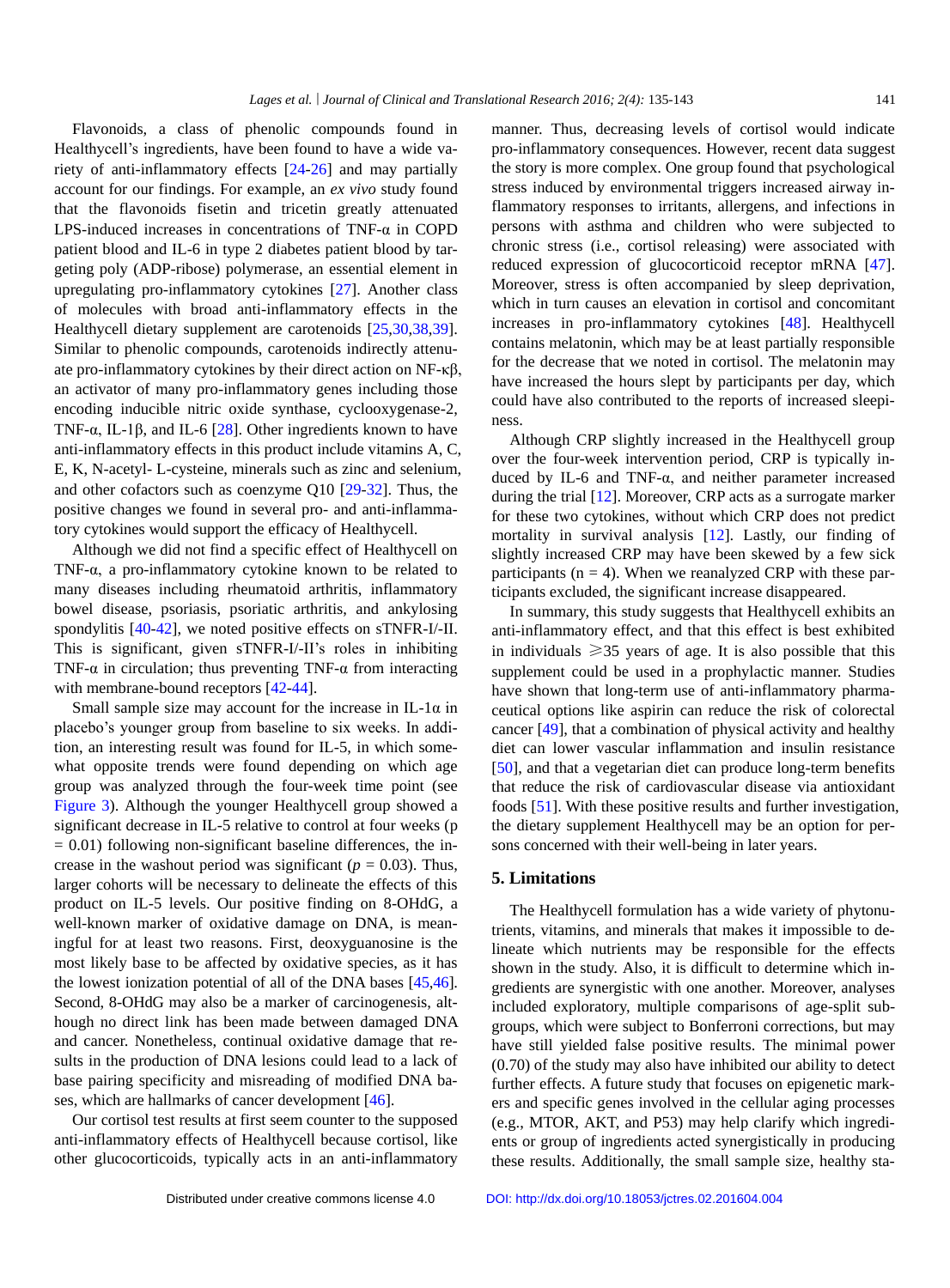tus, young age ( $M = 36.9$  years; se[e Table 1\)](#page-3-0), and the relatively short study intervention (four weeks) limit the generalizability of the results. What happens in a larger sample of older participants for a longer period of time is unknown. Although the company reports no adverse events during the time the product has been on the market, larger and lengthier studies will need to be conducted to demonstrate its efficacy and safety. Such studies are warranted because diets rich in antioxidants suggest efficacy in combating the immune components in several non-communicable diseases, and thus may provide an alterna-tive or complement to pharmaceutical options [\[30\]](#page-8-14).

### **6. Conclusions**

High-quality dietary supplements that counteract the effects of inflammation, oxidative stress, and DNA damage may target the underlying causes of cellular aging and in turn improve the nutritional and cellular status of the individual. It is estimated that 29% of the world's population will be aged  $\geq 60$ years by the year 2025 [\[52\]](#page-8-27). Thus, without proper health promotion (e.g., dietary supplementation, nutrition, and exercise), age-related chronic diseases such as cardiovascular disease, cancer, pulmonary conditions, and neurodegenerative disorders will continue to rise. Healthycell may offer a tool to counteract the negative effects of inflammation and oxidative stress that lead to late-stage diseases; with pronounced effects in individuals aged 35 and older. Enhancements in combating these predictors of cell senescence as we age could also decrease healthcare costs for the older population in general, as quality of life and health span increase [\[30,](#page-8-14)[53\]](#page-8-28). We used the Healthycell product in the current study and showed that it has short-term positive effects on inflammation, oxidative stress, and DNA damage in healthy adults. Next steps in the evaluation process of this product would be to replicate the current findings for a longer period of time, with older adults, and perhaps in adults who have known inflammatory conditions.

#### **Acknowledgements**

We thank CellHealth Institute for providing the products to conduct the study. We thank the volunteers who graciously took the time and effort to participate in this study. We thank the nursing and administrative staff at the University of Miami Hospital and Clinics who provided the space, facilities, and expertise to conduct the trial.

# **Disclosure**

The authors declare no conflict of interest.

### **References**

- <span id="page-7-0"></span>[1] Weisburger J. Lifestyle, health and disease prevention: The underlying mechanisms. Eur J Cancer Prev 2002; 11: S1-7.
- [2] Ogden C, Carroll M, Kit B, Flegal K. Prevalence of obesity in the united states, 2009–2010. NCHS Data Brief.
- [3] World Health Organization. Cancer, 2012, 2012.
- <span id="page-7-1"></span>[4] Sanders T. High- versus low-fat diets in human diseases. Curr Opin Clin Nutr Metab Care 2003; 6: 151-155.
- <span id="page-7-2"></span>[5] Vogeli C, Shields A, Lee T, Gibson T, Marder W, Weiss K, Blumenthal D. Multiple chronic conditions: Prevalence, health consequences, and implications for quality, care management, and costs. J Gen Intern Med 2007; 22: 391-395.
- <span id="page-7-3"></span>[6] Kung H, Hoyert D, Xu J, Murphy X. Deaths: Final data for 2005. National Vital Statistics Reports.
- <span id="page-7-4"></span>[7] Bhattacharya J, Choudhry K, Lakdawalla D. Chronic disease and severe disability among working-age populations. Med Care 2008; 46: 92-100.
- <span id="page-7-5"></span>[8] Centers for Disease Control and Prevention. The burden of chronic diseases and their risk factors: National and state perspectives 2004. Atlanta, GA, U. S. Department Of Health and Human Services, 2004.
- [9] Gonzalez C. Nutrition and cancer: The current epidemiological evidence. Br J Nutr 2006; 96: S42-S45.
- [10] Anderson J, Baird P, Davis R, Jr , Ferreri S, Knudtson M, Koraym A, Waters V, Williams C. Health benefits of dietary fiber. Nutr Rev 2009; 67: 188-205.
- <span id="page-7-6"></span>[11] Mente A, de Koning L, Shannon H, Anand S. A systematic review of the evidence supporting a causal link between dietary factors and coronary heart disease. Arch Intern Med 2010; 169: 659-669.
- <span id="page-7-7"></span>[12] Krabbe K, Pedersen M, Bruunsgaard H. Inflammatory mediators in the elderly. Exp Gerontol 2004; 39: 687-699.
- <span id="page-7-8"></span>[13] Rink L, Cakman I, Kirchner H. Altered cytokine production in the elderly. Mechanisms of ageing and development. Mech Ageing Dev 1998; 102: 199-209.
- <span id="page-7-9"></span>[14] Hakim F, Gress R. Immunosenescence: Deficits in adaptive immunity in the elderly. Tissue Antigens 2007; 70: 179-189.
- <span id="page-7-10"></span>[15] James M, Gibson R, Cleland L. Dietary polyunsaturated fatty acids and inflammatory mediator production. Am J Clin Nutr 2000; 71: 343S-348S.
- <span id="page-7-11"></span>[16] Ovadya Y, Krizhanovsky V. Senescent cells: Saspected drivers of age-related pathologies. Biogerontology 2014; 15: 627-642.
- <span id="page-7-12"></span>[17] Myung S, Ju W, Cho B, Oh S, Park S, Koo B, Park B. Efficacy of vitamin and antioxidant supplements in prevention of cardiovascular disease: Systematic review and meta-analysis of randomised controlled trials. BMJ 2013; 346: 1-22.
- <span id="page-7-13"></span>[18] Chowdhury R, Stevens S, Gorman D, Pan A, Warnakula S, Chowdhury S, Ward H, Johnson L, Crowe F, Hu F, Franco O. Association between fish consumption, long chain omega 3 fatty acids, and risk of cerebrovascular disease: Systematic review and meta-analysis. BMJ 2012; 345: 1-9.
- <span id="page-7-14"></span>[19] Lewis J, McDaniel H, Agronin M, Loewenstein D, Riveros J, Mestre R, Martinez M, Colina N, Abreu D, Konefal J, Woolger J, Ali K. The effect of an aloe polymannose multinutrient complex on cognitive and immune functioning in alzheimer's disease. J Alzheimers Dis 2013; 33: 393-406.
- <span id="page-7-15"></span>[20] Lewis J, Melillo A, Tiozzo E, Chen L, Leonard S, Howell M, Diaz J, Gonzalez K, Woolger J, Konefal J, Paterson E, Barnes D. A double-blind, randomized clinical trial of dietary supplementation on cognitive and immune functioning in healthy older adults. BMC Complementary and Alternative Medicine 2014; 14
- <span id="page-7-16"></span>[21] Vang O, Ahmad N, Baile C, Baur J, Brown K, Csiszar A, Das D, Delmas D, Gottfried C, Lin H, Ma Q, Mukhopadhyay P,

Distributed under creative commons license 4.0 [DOI: http://dx.doi.org/10.18053/jctres.02.201604.004](http://dx.doi.org/10.18053/jctres.02.201604.004)